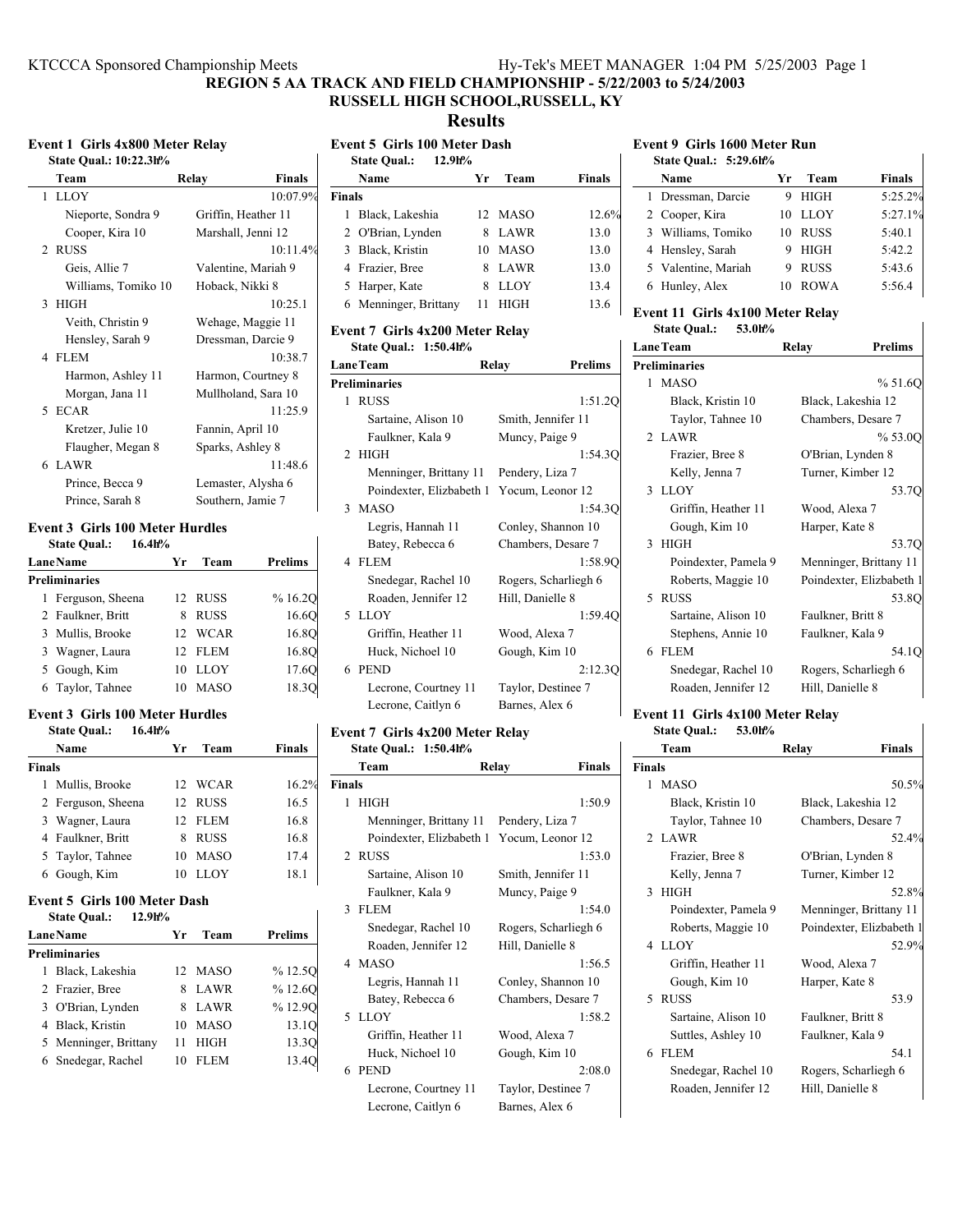## **REGION 5 AA TRACK AND FIELD CHAMPIONSHIP - 5/22/2003 to 5/24/2003 RUSSELL HIGH SCHOOL,RUSSELL, KY**

**Results**

|  | Event 13 Girls 400 Meter Dash |  |  |
|--|-------------------------------|--|--|
|--|-------------------------------|--|--|

| <b>State Oual.: 1:00.8h%</b> |     |             |                |
|------------------------------|-----|-------------|----------------|
| Lane Name                    | Уr  | Team        | <b>Prelims</b> |
| <b>Preliminaries</b>         |     |             |                |
| Smith, Jennifer              | 11  | <b>RUSS</b> | 1:02.30        |
| 2 Alderman, Abby             | 11  | <b>ROWA</b> | 1:02.80        |
| 3 Yocum, Leonor              | 12. | HIGH        | 1:03.20        |
| 4 Rogers, Scharliegh         | 6   | <b>FLEM</b> | 1:03.90        |
| 5 Morris, Lori               | 11  | <b>PEND</b> | 1:04.50        |
| 6 Sartaine, Alison           | 10  | <b>RUSS</b> | 1:04.70        |
|                              |     |             |                |

#### **Event 13 Girls 400 Meter Dash State Qual.: 1:00.8h%**

|        | Name               | Уr | Team        | Finals |  |  |  |
|--------|--------------------|----|-------------|--------|--|--|--|
| Finals |                    |    |             |        |  |  |  |
| 1      | Smith, Jennifer    | 11 | <b>RUSS</b> | 1:01.5 |  |  |  |
|        | 2 Alderman, Abby   | 11 | <b>ROWA</b> | 1:02.1 |  |  |  |
|        | 2 Yocum, Leonor    |    | 12 HIGH     | 1:02.1 |  |  |  |
|        | 4 Sparks, Ashley   | 8  | <b>ECAR</b> | 1:03.1 |  |  |  |
|        | 5 Sartaine, Alison | 10 | <b>RUSS</b> | 1:04.8 |  |  |  |
|        | 6 Morris, Lori     |    | <b>PEND</b> | 1:05.4 |  |  |  |

#### **Event 15 Girls 300 Meter Hurdles State Qual.: 48.9h%**

| <br><i></i>          |    |             |                |
|----------------------|----|-------------|----------------|
| <b>Lane Name</b>     | Yr | Team        | <b>Prelims</b> |
| <b>Preliminaries</b> |    |             |                |
| 1 Faulkner, Britt    |    | <b>RUSS</b> | 49.7Q          |
| 2 Ferguson, Sheena   |    | 12 RUSS     | 49.9O          |
| 3 White, Joy         |    | 12 ROWA     | 51.8Q          |
| 4 Gough, Kim         | 10 | LLOY        | 51.3Q          |
| 4 Mullis, Brooke     | 12 | WCAR        | 51.3Q          |
| 6 Wehage, Maggie     |    | <b>HIGH</b> | 52.6O          |

## **Event 15 Girls 300 Meter Hurdles**

|               | 48.9h%<br><b>State Qual.:</b> |    |             |        |
|---------------|-------------------------------|----|-------------|--------|
|               | Name                          | Уr | Team        | Finals |
| <b>Finals</b> |                               |    |             |        |
|               | 1 Faulkner, Britt             | 8  | <b>RUSS</b> | 48.2%  |
|               | 2 Ferguson, Sheena            |    | 12 RUSS     | 49.3   |
|               | 3 Wehage, Maggie              | 11 | <b>HIGH</b> | 50.5   |
|               | 4 Mullis, Brooke              | 12 | WCAR        | 50.6   |
|               | 5 West, Alicia                |    | <b>LAWR</b> | 51.0   |
|               | 6 Gough, Kim                  | 10 | LLOY        | 51.1   |

## **Event 17 Girls 800 Meter Dash**

| <b>State Qual.:</b> | 2:26.1h% |
|---------------------|----------|
|---------------------|----------|

| Name |                    | Yr. | Team        | <b>Finals</b> |
|------|--------------------|-----|-------------|---------------|
|      | 1 Nieporte, Sondra |     | LLOY        | 2:27.1        |
|      | 2 Harmon, Ashley   | 11  | <b>FLEM</b> | 2:28.6        |
|      | 3 Marshall, Jenni  |     | 12 LLOY     | 2:31.3        |
|      | 4 Hoback, Nikki    | 8   | <b>RUSS</b> | 2:32.6        |
|      | 5 Hensley, Sarah   | 9   | <b>HIGH</b> | 2:35.8        |
|      | 6 Williams, Tomiko | 10  | <b>RUSS</b> | 2.399         |

## **Event 19 Girls 200 Meter Dash**

| елені 17 днія 200 мені разіі<br>$26.80$ %<br><b>State Qual.:</b> |    |             |         |  |  |  |
|------------------------------------------------------------------|----|-------------|---------|--|--|--|
| <b>LaneName</b>                                                  | Уr | Team        | Prelims |  |  |  |
| <b>Preliminaries</b>                                             |    |             |         |  |  |  |
| 1 O'Brian, Lynden                                                | 8  | LAWR        | 27.30   |  |  |  |
| 2 Frazier, Bree                                                  | 8  | LAWR        | 27.4Q   |  |  |  |
| 3 Harper, Kate                                                   | 8  | <b>LLOY</b> | 27.5Q   |  |  |  |
| 4 Snedegar, Rachel                                               | 10 | <b>FLEM</b> | 27.8O   |  |  |  |
| 5 Rogers, Scharliegh                                             | 6  | FLEM        | 28.30   |  |  |  |
| 6 Muncy, Paige                                                   | 9  | <b>RUSS</b> | 29.0O   |  |  |  |

#### **Event 19 Girls 200 Meter Dash State Qual.: 26.8h%**

| Name                 | Yr | Team        | Finals |  |
|----------------------|----|-------------|--------|--|
| <b>Finals</b>        |    |             |        |  |
| 1 O'Brian, Lynden    | 8  | LAWR        | 26.8%  |  |
| 2 Harper, Kate       |    | <b>LLOY</b> | 27.5   |  |
| 3 Frazier, Bree      | 8  | LAWR        | 27.6   |  |
| 4 Snedegar, Rachel   | 10 | <b>FLEM</b> | 27.8   |  |
| 5 Rogers, Scharliegh |    | <b>FLEM</b> | 28.3   |  |
| 6 Hempleman, Kate    |    | HIGH        | 28.6   |  |

#### **Event 21 Girls 3200 Meter Run State Qual.: 12:26.2h%**

| Name                | Yг | Team        | <b>Finals</b>                                     |
|---------------------|----|-------------|---------------------------------------------------|
| 1 Cooper, Kira      | 10 |             | 12:02.8%                                          |
| 2 Dressman, Darcie  |    |             | 12:10.2%                                          |
| 3 Valentine, Mariah |    |             | 12:40.1                                           |
| 4 Nieporte, Sondra  |    |             | 12:52.9                                           |
| 5 Williams, Tomiko  | 10 |             | 13:00.3                                           |
| 6 Morgan, Jana      |    | <b>FLEM</b> | 13:04.6                                           |
|                     |    |             | LLOY<br>9 HIGH<br>9 RUSS<br>9 LLOY<br><b>RUSS</b> |

## **Event 23 Girls 4x400 Meter Relay**

**State Qual.: 4:15.6h%**

| <b>LaneTeam</b> |                                           | <b>Prelims</b><br>Relay |
|-----------------|-------------------------------------------|-------------------------|
|                 | <b>Preliminaries</b>                      |                         |
| 1               | <b>RUSS</b>                               | 4:24.20                 |
|                 | Smith, Jennifer 11                        | Faulkner, Britt 8       |
|                 | Faulkner, Kala 9                          | Sartaine, Alison 10     |
|                 | $2$ HIGH                                  | 4:28.20                 |
|                 | Pendery, Liza 7                           | Menninger, Brittany 11  |
|                 | Poindexter, Elizbabeth 1 Yocum, Leonor 12 |                         |
|                 | 3 LLOY                                    | 4:29.30                 |
|                 | Marshall, Jenni 12                        | Wood, Alexa 7           |
|                 | Nieporte, Sondra 9                        | Cooper, Kira 10         |
|                 | 4 ROWA                                    | 4:35.30                 |
|                 | Alderman, Abby 11                         | Hunley, Alex 10         |
|                 | Gilvin, Maegan 9                          | White, Joy 12           |
|                 | 5 PEND                                    | 4:42.80                 |
|                 | Gosney, Megan 7                           | Morris, Lori 11         |
|                 | Remley, Sara 11                           | Trapp, Erin 10          |
|                 | 6 MASO                                    | 4:47.10                 |
|                 | Levay, Elizabeth 7                        | Conley, Shannon 10      |
|                 | Meinke, Blaine 6                          | Legris, Hannah 11       |

# **Event 23 Girls 4x400 Meter Relay**

| State Qual.: 4:15.6h% |  |  |  |  |
|-----------------------|--|--|--|--|
|                       |  |  |  |  |

|               | Team                                      | Relay               | <b>Finals</b>          |  |  |
|---------------|-------------------------------------------|---------------------|------------------------|--|--|
| <b>Finals</b> |                                           |                     |                        |  |  |
|               | 1 RUSS                                    |                     | 4:19.1                 |  |  |
|               | Smith, Jennifer 11                        | Faulkner, Britt 8   |                        |  |  |
|               | Faulkner, Kala 9                          | Sartaine, Alison 10 |                        |  |  |
|               | $2$ HIGH                                  |                     | 4:19.5                 |  |  |
|               | Pendery, Liza 7                           |                     | Menninger, Brittany 11 |  |  |
|               | Poindexter, Elizbabeth 1 Yocum, Leonor 12 |                     |                        |  |  |
|               | 3 ROWA                                    |                     | 4.244                  |  |  |
|               | Alderman, Abby 11                         | Hunley, Alex 10     |                        |  |  |
|               | Gilvin, Maegan 9                          | White, Joy 12       |                        |  |  |
|               | 4 LLOY                                    |                     | 4:31.9                 |  |  |
|               | Marshall, Jenni 12                        | Wood, Alexa 7       |                        |  |  |
|               | Nieporte, Sondra 9                        | Cooper, Kira 10     |                        |  |  |
|               | 5 MASO                                    |                     | 4:42.8                 |  |  |
|               | Levay, Elizabeth 7                        |                     | Conley, Shannon 10     |  |  |
|               | Meinke, Blaine 6                          | Legris, Hannah 11   |                        |  |  |
|               | 6 LAWR                                    |                     | 4:45.1                 |  |  |
|               | Caudill, Kelsey 7                         | Prince, Sarah 8     |                        |  |  |
|               | Bumgardner, Jessica 10                    | Lemaster, Alysha 6  |                        |  |  |

## **Event 25 Girls Shot Put**

| $32 - 11%$<br><b>State Qual.:</b> |    |             |           |
|-----------------------------------|----|-------------|-----------|
| Name                              | Yr | Team        | Finals    |
| 1 Raiser, Valerie                 |    | 12 NEWP     | 35-05.00% |
| 2 Okoro, Chinwe                   | 8  | <b>RUSS</b> | 33-11.25% |
| 3 Kaaz, Christina                 | 10 | <b>LLOY</b> | 31-04.00  |
| 4 Marcum, Karen                   | 8  | LAWR        | 30-10.50  |
| 5 Chambers, Desare                |    | <b>MASO</b> | 30-00.50  |
| 6 Trapp, Erin                     | 10 | <b>PEND</b> | 29-01.75  |

## **Event 27 Girls Discus Throw**

| <b>State Oual.: 102-06%</b> |                     |    |             |               |
|-----------------------------|---------------------|----|-------------|---------------|
|                             | Name                | Уr | Team        | <b>Finals</b> |
|                             | 1 Kaaz, Christina   | 10 | <b>LLOY</b> | 95-07         |
|                             | 2 Simpkins, Elena   | 11 | <b>FLEM</b> | 87-01         |
|                             | 3 McPeek, Kendra    | 10 | <b>RUSS</b> | 86-07         |
|                             | 4 Shaffer, Courtney | 11 | <b>ECAR</b> | 82-03         |
|                             | 5 Marcum, Karen     |    | LAWR        | 79-04         |
|                             | 6 Dumbaugh, Sarah   | y  | <b>RUSS</b> | 73-08         |

#### **Event 29 Girls Long Jump State Qual.: 16-04%**

| state Qual<br>10-04/0                                                  |    |             |               |  |
|------------------------------------------------------------------------|----|-------------|---------------|--|
| Name                                                                   | Yr | Team        | <b>Finals</b> |  |
| 1 Wagner, Laura                                                        |    | 12 FLEM     | $16-02.00$    |  |
| 2 Harper, Kate                                                         | 8  | <b>LLOY</b> | $15-04.50$    |  |
| 3 Ferguson, Sheena                                                     |    | 12 RUSS     | 15-02.75      |  |
| 4 Chambers, Desare                                                     |    | <b>MASO</b> | 15-01.00      |  |
| 5 Geiman, Allison                                                      | 10 | HIGH        | 15-00.50      |  |
| 6 Carroll, Ashley                                                      | 10 | <b>MORG</b> | 14-11.00      |  |
| <b>Event 31 Girls Triple Jump</b><br>$33 - 10%$<br><b>State Qual.:</b> |    |             |               |  |
| Name                                                                   | Уr | Team        | Finals        |  |

1 Wagner, Laura 12 FLEM 33-07.50